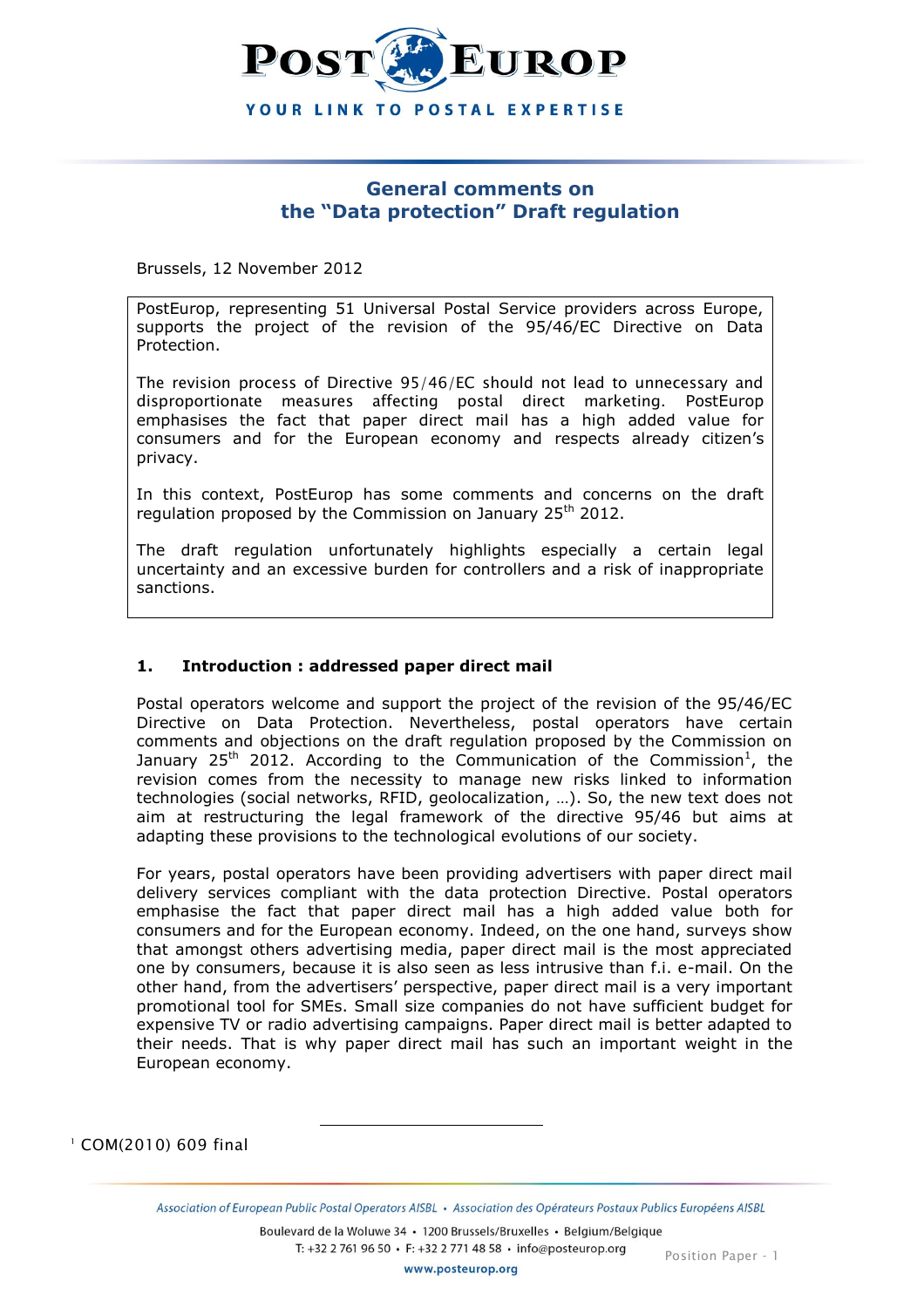

It is important to highlight the distinction between addressed and unaddressed paper direct mail. While addressed mail implies a personal data processing, unaddressed mail is delivered in mail boxes according to neighbourhood criteria which are not considered as personal data.

Customisation and targeting are the main features of addressed direct mail and that is why it is so highly appreciated by both addressees and mailers.

PostEurop believes that addressed paper direct mail has to continue to be legally and loyally at the service of consumers (as a means of gathering information) and SMEs (as an affordable promotional media).

## **2. Legitimate interests**

The legitimate interests of companies and other organisations in using data have been moved to the background in the draft regulation; an imbalance that will impair paper direct mail related communication needed for economic development within the EU. This imbalance can be redressed by amending the current draft, especially article 20, in accordance with the advice that the Council of Europe issued in 2010 on the protection of individuals with regard to automatic processing of personal data in the context of profiling [Recommendation CM/Rec(2010)13 of the Council of Europe].

## **3. Legal uncertainty**

Postal operators and more generally all data controllers need legal certainty to operate on a safe basis. Postal operators note that the draft regulation proposed does not provide this legal certainty because of the possible interpretation of certain articles (for instance the "data minimization" article 5, c), and because of the use of the "delegated acts" procedure on important points of the regulation.

## **4. Excessive burden for controllers**

Postal operators support the Commission's objective to decrease the administrative burden of the controllers. But in addition to this, it stresses also the need for a lighter operational burden. That means that the controller cannot operate efficient processings if he must comply with too heavy, unrealistic or irrelevant obligations. That would be the case if the controller has to provide the data subject with information he does not know (providing data subject with the period of data conservation – article 14, 1, c) or so vague that they would be very questionable (description of his legitimate interest to process personal data – article 14, 1, b) or impossible to determine precisely (the extensive sources of the data – article 14, 3). That would also be the case if the data controller is obliged to notify any menial small data breach, or if he must realize unjustified impact assessment reports (articles 31 and 32).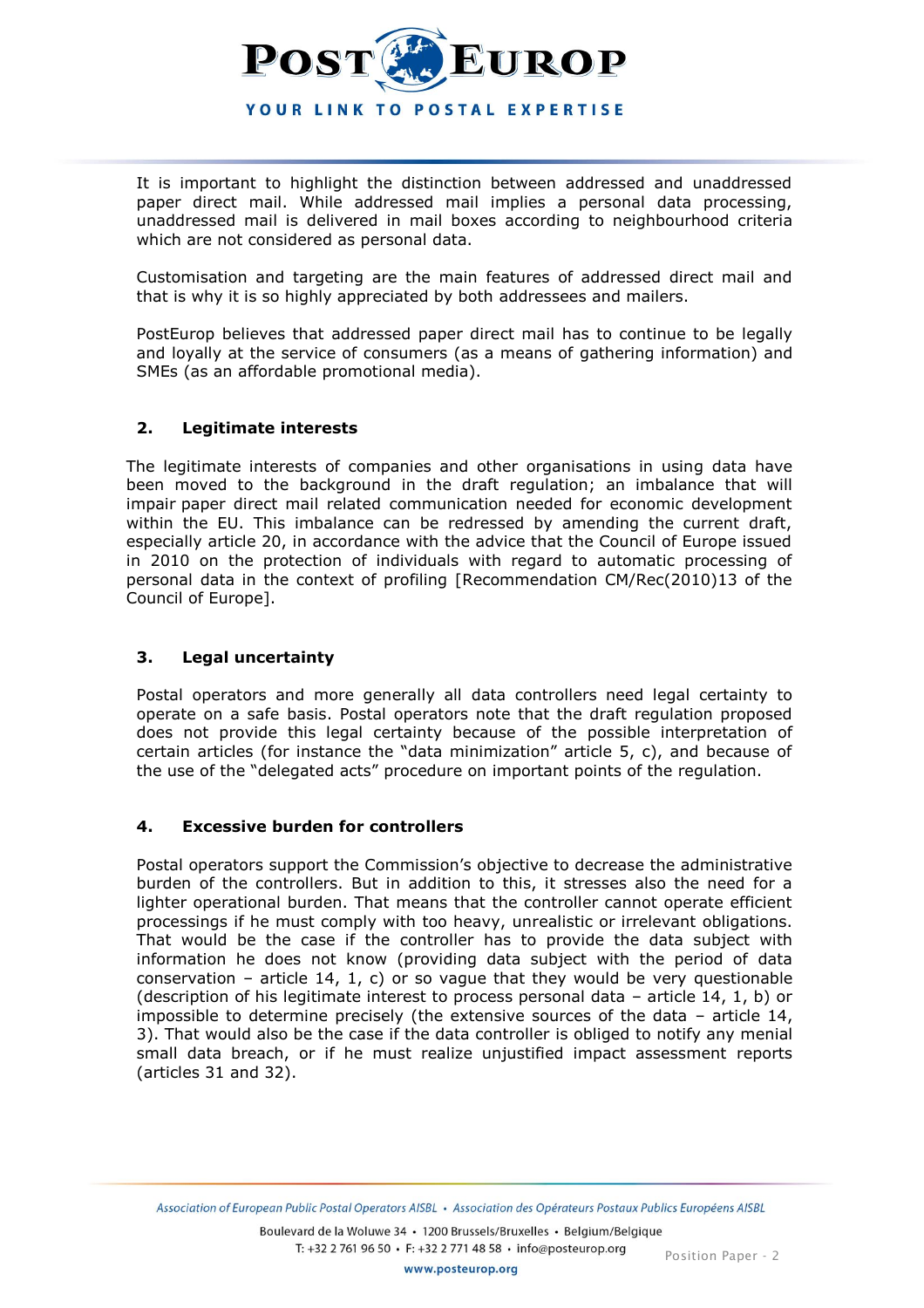

## **5. Enforcement**

Aligned with the Commission, postal operators consider that the legal framework is still valid but suffers from a lack of enforcement. Therefore, postal operators support the Commission's will to strengthen control and sanctions in case of rules violation. Postal operators emphasize however that those sanctions must be proportionate and may only be pronounced in courts offering more guaranties of a good administration of justice.

The regulation draft proposes very high sanctions which are not sufficiently in line with the seriousness of the violation. This is especially an issue when these sanctions are imposed by non judicial administrative independent authorities (article 79).

The European public postal operators as experts in the written communication field are glad to support the European decision making process via PostEurop.

| Country         | <b>Public Postal Operators</b>                             |
|-----------------|------------------------------------------------------------|
| Austria         | Österreichische Post AG                                    |
| Belgium         | bpost                                                      |
| <b>Bulgaria</b> | <b>Bulgarian Posts</b>                                     |
| Cyprus          | <b>Cyprus Post</b>                                         |
| Czech Republic  | Česká Pošta                                                |
| Denmark         | PostNord/Post Danmark                                      |
| Estonia         | Eesti Post                                                 |
| Finland         | Itella                                                     |
| France          | La Poste                                                   |
| Germany         | Deutsche Post DHL                                          |
| Greece          | Hellenic Post - ELTA                                       |
| Hungary         | Magyar Posta                                               |
| Iceland         | Íslandspóstur                                              |
| Ireland         | An Post - General Post Office                              |
| Italy           | Poste Italiane                                             |
| Latvia          | Latvijas Pasts                                             |
| Liechtenstein   | Liechtensteinische Post                                    |
| Lithuania       | AB Lietuvos paštas                                         |
| Luxembourg      | Entreprise des Postes et des Télécommunications Luxembourg |
| Malta           | <b>MaltaPost</b>                                           |
| Netherlands     | PostNL                                                     |
| Poland          | Poczta Polska                                              |
| Portugal        | CTT - Correios de Portugal                                 |
| Romania         | C.N. Posta Romana                                          |
| Slovakia        | Slovenská pošta                                            |
| Slovenia        | Pošta Slovenije                                            |
| Spain           | Correos y Telégrafos                                       |
| Sweden          | PostNord/Posten AB                                         |
| United Kingdom  | Royal Mail                                                 |

This position paper is supported by the following public postal operators:

Association of European Public Postal Operators AISBL · Association des Opérateurs Postaux Publics Européens AISBL

Boulevard de la Woluwe 34 · 1200 Brussels/Bruxelles · Belgium/Belgique T: +32 2 761 96 50 · F: +32 2 771 48 58 · info@posteurop.org

www.posteurop.org